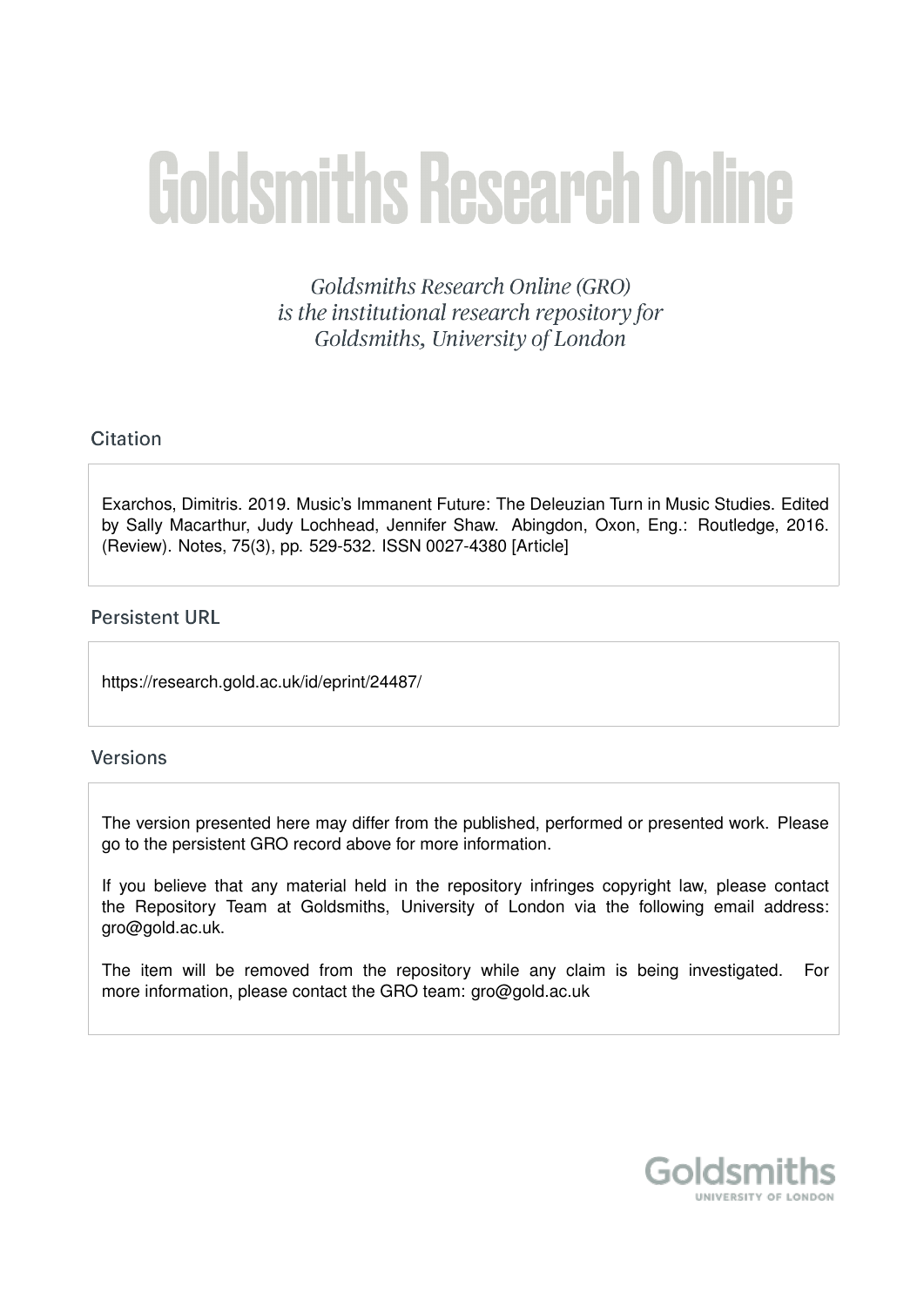*Music's Immanent Future: The Deleuzian Turn in Music Studies* ed. by Sally Macarthur, Judy Lochhead, and Jennifer Shaw (review)

Dimitris Exarchos

Notes, Volume 75, Number 3, March 2019, pp. 529-532 (Review)

Published by Music Library Association *DOI: <https://doi.org/10.1353/not.2019.0028>*

*For additional information about this article* <https://muse.jhu.edu/article/721041>

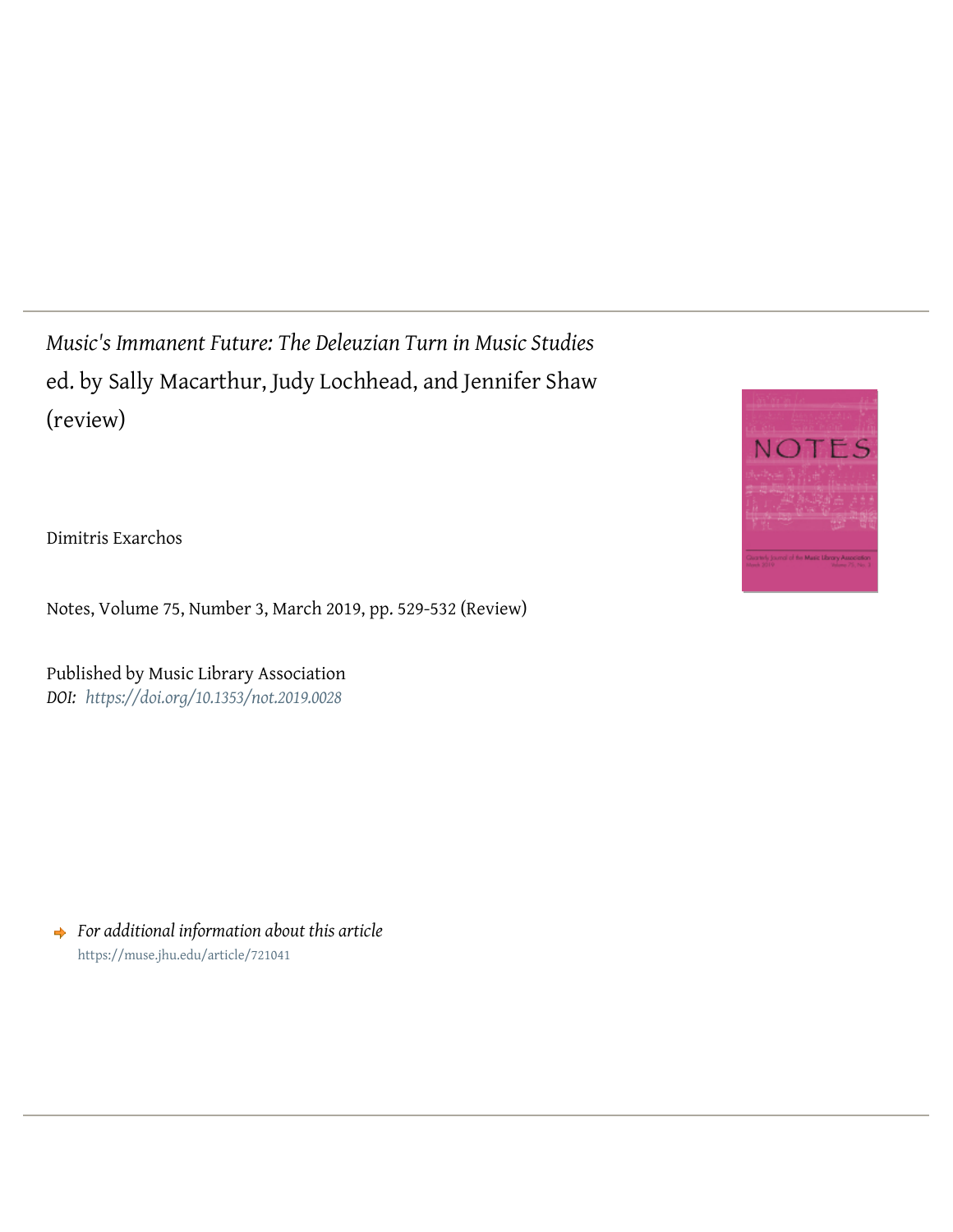keyboard fantasias, lieder, opera— Kramer captures some of the messiness of Enlightenment music, which so often straddles geographical and generic categories. In another sense, it is precisely this messiness that lies at the root of the book's main difficulty, namely that Kramer's narrative (made up as it is of short glimpses) seems to redefine the Enlightenment without clarifying the direction of this redefinition. (On a related note, Kramer's focus is undoubtedly the late German Enlightenment, although one suspects that the aesthetic tensions he identifies are not specific to the *Aufklärung*. This perhaps accounts for uneasy generalizations that crop up—for instance, one sentence that invokes Laurence Stern, Johann Wolfgang von Goethe, and Denis Diderot without acknowledging this step into a much broader "Enlighten ment" [p. 59].) The most pressing question for the book's readers, however, is the nature of the historiographical revision Kramer is proposing: is the "leap" we are making a leap sideways away from our constricted portrait of Enlightenment aesthetics or rather a leap forward toward German Romanticism (which Kramer unavoidably evokes by summoning Goethe and privileging the "private mind" of the composer and the musical expression of inner feeling)? Are we recharacterizing the Enlightenment from within or rather putting it into a larger teleological narrative that anticipates romanticism? One or both of these theses would make for compelling reading if our prospective convictions were clarified for us.

There is something inspiring about Kramer's implicit proposal that capturing the "private places of the [Enlighten ment] mind" (p. 10) entails relinquishing our presuppositions about organized thoughts, secure connections, and defined contexts in favor of a more improvisatory and fragmentary style. Strangely, Kramer seems hesitant to dislodge those tried and true patterns of argumentation that are so foreign to his project. He might take courage from the kind of candor that Scott Burnham grants his readers in *Mozart's Grace*—a book that, like *Cherubino's Leap*, tries to capture what is fleeting and strikingly beautiful through close scrutiny of an array of repertoire. Kramer could certainly count on his readers' endorsements (and relieve himself of awkward obligations) were he to undertake the kind of openly personal "search" that Burnham describes: "I have composed what might best be called an appreciation, a personal attempt to describe what is striking about the sound of Mozart" (Scott Burnham, *Mozart's Grace* [Princeton, NJ: Princeton University Press, 2013], 4).

It is just as well that we are no more bound to Buffon's principles of scholarly style than were his patiently listening contemporaries in 1753, and yet his advice perhaps encapsulates a kind of down-to-earth, pragmatic Enlighten ment that might also elicit our respect—a type of Enlightenment that rates the dim, steady light of plain commentary and context higher even than the surprise flash of inspired snapshots. Then again, as Kramer points out, the Enlightenment thrives on its "irreconcilable tension[s]" (p. 3), so perhaps we can turn the lights on and still see the sparks.

> Katharina Clausius *University of Victoria, British Columbia*

**Music's Immanent Future: The Deleuzian Turn in Music Studies.** Edited by Sally Macarthur, Judy Lochhead, Jennifer Shaw. Abingdon, Oxon, Eng.: Routledge, 2016. [xx, 240 p. ISBN 9781472460219 (hardcover), \$160; ISBN 9781315597027 (ebook), \$28.98.] Music examples, illustrations, bibliography, index.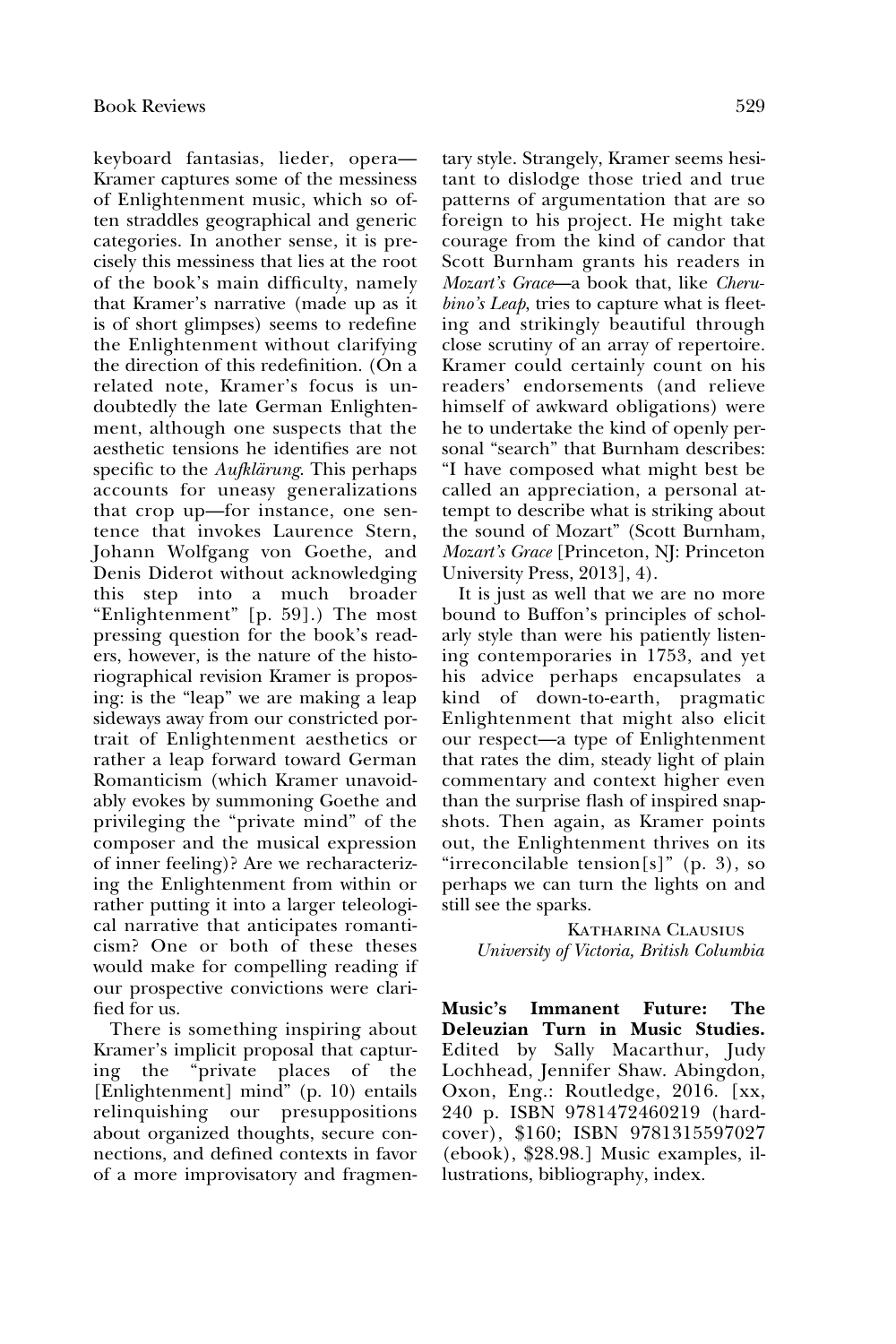*Music's Immanent Future* is a kaleidoscopic collection that reflects on aspects of music studies today, drawing on concepts by Gilles Deleuze, Félix Guattari, Jean-Luc Nancy, Julia Kristeva, and Michel Foucault, among others. The collection, subtitled *The Deleuzian Turn in Music Studies*, includes seventeen chapters grouped into five parts that explore themes such as music studies in higher education ("The Academic Music Machine"), musical practices ("Deleuzian Encounters"), composition ("Materialities of Sounding"), listening ("Immanent Listening"), and ontology ("Deleuzian Ontologies"). In addition to an overall introduction to the book, there are introductory chapters to each part— "folding" chapters that serve to connect the different strands of the contributed chapters in each part. The Deleuzian concept of the *fold* indexes the possibility of space that is opened up each time, avoiding the single-view perspective that "leads to privileging the identity of the author." The book's main ambition is to move beyond a typical account of music, conceived to have "an essence, surface, and depth," and achieve a multiplicity of types of engagement, both by its authors and by its readers (p. 2).

Such multiplicity (a central Deleuzian concept, whereby difference is privileged over identity, and relationship *in* is privileged over relationship *to*) is evident by the editors' choice of approaches. (It should be noted that the book originates in two symposia at the School of Humanities and Communication Arts, Western Sydney University, in 2012 and 2013.) Not all chapters employ a Deleuzian approach, properly speaking. Two out of three contributing authors in part 1 make no explicit reference to Deleuze. This is also true of the entirety of part 3, in which composers discuss their approach to music making. Similarly, the

two contributing authors of part 4, and the sole contributed chapter of part 5, make no substantial Deleuzian analysis either (except for brief references). This seems to suggest that a turn to a Deleuzian mode of thought has been underway in music studies, even when scholars do not engage with Deleuzian or Guattarian concepts. The implicit conclusion might be drawn then that there is something Deleuzian in the way authors employ concepts by Nancy, Kristeva, Foucault, or others. The editors, however, do not warn readers away from concluding that these authors should be categorized as "Deleuzian." I doubt that this was the intention of the editors or contributors, and to say the least, that conclusion would have very little connection to Deleuze's thinking.

This decision to include such diverse approaches is counteracted by the introductory chapters to each part, thus providing a Deleuzian perspective (without which parts 3 and 5 would seem out of context). If a Deleuzian turn has been underway even with no explicit reference to Deleuze, then of what does this turn consist? The keyword *immanent* in the title suggests that all authors favor an approach to music that is not representational, which would entail subsuming things to the already-known. Rather, "Immanent listening . . . is a continual openness to the not-yet-known." The practice of listening is central to all activities including composing, analyzing, and performing—as it enables thinking beyond traditional boundaries: "Immanent listening seeks to dissolve all boundaries, and the categorisations that divide the self from the other, and the self from sound object" (p. 9). All the above practices are explored in the book, including those of education and the formation of musical canons, as for example in the chapter by Susan McClary, whose pedagogical practice supersedes the dichotomies of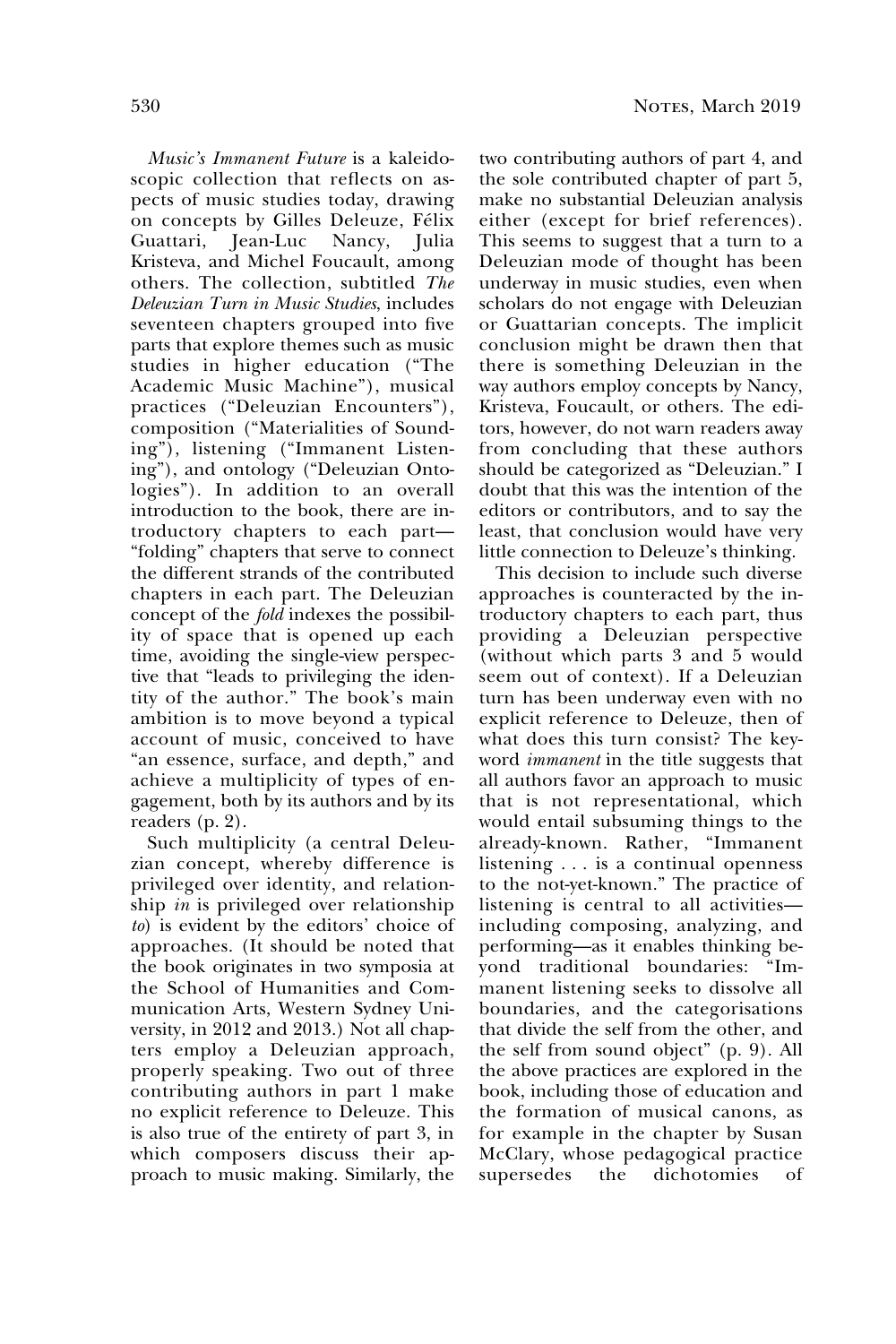Western/non-Western, art/popular, and so forth. Nonetheless, the book is mainly preoccupied with Western art composition, with references in the chapters by McClary and Bruce Crossman to other kinds of music precisely as *others*. For instance, the book lacks discussion of improvised music (Western or not, jazz, traditional, etc.); one would expect a more diverse repertoire, especially given the editors' ambition of a broad Deleuzian approach, including concepts by other philosophers and musicologists.

The introduction takes care to provide basic definitions of terms by Deleuze and Guattari, but as these terms are not employed in the first two contributed chapters; any further "unfolding" of them is deferred. For instance, *machine* and *assemblage* (and *machinic assemblage*) appear first on page 3; the reader, however, apparently must immediately be able to infer relation of these to other concepts (such as *intertextuality*). This blanket approach entails a risk: for instance, *machinic assemblage* might refer to anything that is a collection of things and bodies that are *becoming* rather than *being* something. As such, the academia is an assemblage and a machine, as is a person's identity within this assemblage, and so forth. While the two chapters by McClary and Shaw are both preoccupied with the imperative that pedagogy engages with musics beyond the canon (with only passing references to Deleuze and Guatarri), the following chapter, by Joseph Williams, employs a plethora of terms (*machine*, *assemblage*, *line of flight*, *deterritorialisation*, *virtual* ) to discuss practice-based research in Australian academia, thus counterbalancing the prior lack of such terminology. In the introduction to his book *Difference and Repetition*, Deleuze suggests that it might be more fruitful to read a book's introduction only at the end (Gilles Deleuze, *Difference and Repetition*, trans.

Paul Patton [New York: Columbia University Press, 1994], xix). This is certainly not the case in *Music's Immanent Future;* one would wonder if any connection to Deleuzian thought existed unless a link had been provided at the outset.

Part 2, on musical practices, discusses analysis and composition. Lochhead reworks her own analytical methodology, in which the *mapping* of emergent structurings is essential. Her analyses of works by Kaija Saariaho and Stacy Garrop are based on mappings in a Foucauldian sense (see Judy Lochhead, *Reconceiving Structure in Contemporary Music: New Tools in Music Theory and Analysis* [New York: Routledge, 2016]). Here these are recast as *chaotic mappings* of "that 'common ground' that is the material of art, philosophy, and science" (p. 73). The authors do not use these concepts, however, in the actual analyses, and they appear only in the preamble and conclusion with no direct link to the analytical work. One striking instance is the quoting of Garrop's commentary on her own composition, String Quartet no. 3 ("Gaia"): the fifth movement, she stated, "represents what so many of us hope and want both in the world, as well as for the planet itself" (p. 82). This is a representational, authorial approach, clearly opposed to Deleuzian concepts like *immanence* or *sensation*. As mentioned, the third part of the book includes selfreflexive statements by composers who refer to their own compositions. They examine these works under concepts that range from Judeo-Christian and Taoist, to Japanese *kawaii*, to portmanteau juxtapositions. These composers' accounts of their own music invoke a representational take on composition similarly foreign to Deleuzian thinking.

The two concluding parts (pts. 4 and 5) are strangely very brief (one-third the length of the other parts and containing only two and one contributed